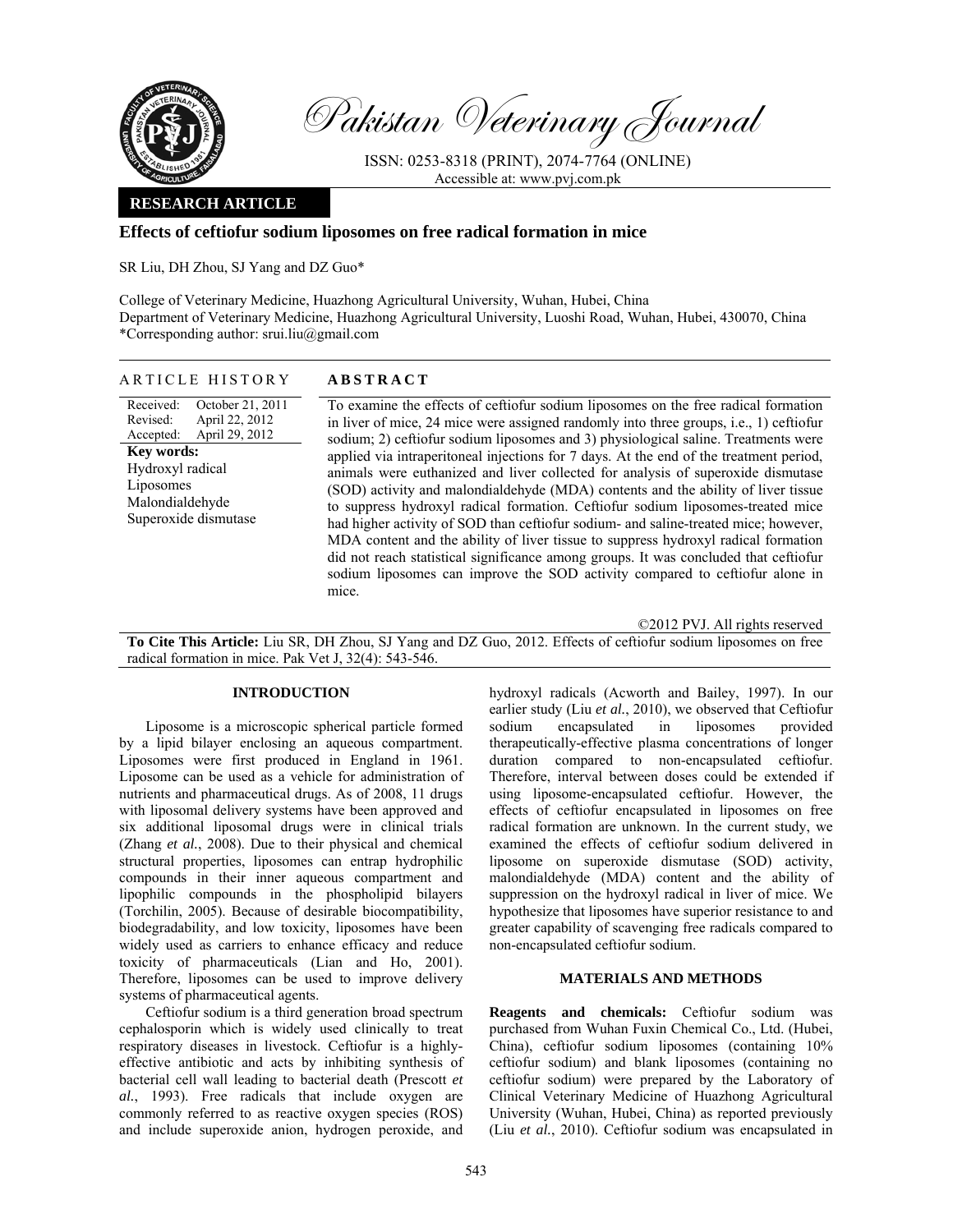liposome using reverse phase evaporation. Ceftiofur sodium liposomes appear as a milky, light yellow suspension. The shape of the liposomes is uniformly spherical or nearly spherical, and the mean particle size is approximately 100 nm (Liu *et al.*, 2010). Coomassie brilliant blue protein assay kit (20090821), SOD activity assay kit (20090915), MDA activity assay kit (20090901) and hydroxyl radical activity assay kit (20090910) were all purchased from Nanjing Jiancheng Bioengineering Institute (Jiangsu, China). All other chemicals were analytical reagent grade purchased from Sinopharm Chemical Reagent Co., Ltd.

**Animals:** Twenty-four (12 each of female and male) KunMing mice (supplied by the Hubei research center of Experimental Animals, China) at 8 wk of age and weighing 20 g on average were used in these experiments. Males and females were kept in separate cages, and bedding was changed regularly. Mice had free access to feed (mouse chow, Hubei research center of Experimental Animals, China) and water during the experiment. The mice were acclimated to housing and environmental conditions (temperature, humidity, light, and ventilation) for at least 1 week prior to beginning of treatments. All procedures involving animals were approved by the Animal Care and Use Committee of Hubei Province, PR China.

**Experimental design:** Twenty-four mice were randomly assigned to one of three groups: 1) Control: mice were injected with 0.9% physiological saline (0.5 mL) daily for 7 days (n=8); 2) ceftiofur sodium: mice were administered non-encapsulated ceftiofur sodium  $(2.2 \text{ mg} \cdot \text{kg}^{-1})$  for 7 days; and 3) Encapsulated ceftiofur sodium: mice were administered liposome-encapsulated ceftiofur sodium (2.2 mg·kg<sup>-1</sup>) for 7 days. All treatments were applied via intraperitoneal (i.p.) injections. Each group had four female and four male mice. Mice were deprived from food for 8h after the last treatment injection and then euthanized by cervical dislocation. After the mice stop breathing and no audible heart beat, the mice were dissected and liver samples were collected for analysis.

**Biochemical studies:** Liver was collected, rinsed with cold 0.9% physiological saline, dried with absorbent paper, then weighed and put into a small beaker. Nine times the weight of liver tissue of 0.9% physiological saline (W:V=1:9) were added into beaker. Livers were minced, grinded and centrifuged at 3000 g for 10 min. The extracted supernatant, representing a 10% tissue suspension was stored at 4°C until processing.

The protein content in the liver samples was determined using the improved and optimized Coomassie Brilliant Blue G-250 method (Pink *et al.*, 2010). One percent tissue suspension was prepared by diluting the

previously described 10% tissue suspension to 1:9 in 0.9% physiological saline and used to detect the protein content following Coomassie brilliant blue protein assay kit following manufacturer instructions.

The Xanthine oxidase method (Xu and Wen, 2011) was used to detect the SOD activity in 1% tissue suspension. Xanthine and xanthine oxidase generate superoxide anion radicals, which oxidate hydroxylamine to form nitrite. This method produces a purple reaction, and the absorbance is determined by ultraviolet and visible spectrophotometry (ZW1103080605, Shanghai Spectrum Instruments Co. LTD). The results were expressed as U/mg protein.

MDA contents were measured in 10% tissue suspension using Thiobarbituric acid (TBA) method (Raharjo *et al.*, 1993). This method is the most common method for measuring oxidative changes in biological samples and is based on a spectrophotometric quantitation of a red-violet complex reaction formed with MDA. Results were expressed as nmol/mg protein.

 Hydroxyl radical suppression in the liver was determined by the Fenton's reagent method (Barbusinsky, 2009). Ten % tissue suspension was diluted to 0.5% in 0.9% physiological saline before assay. One unit of hydroxyl radical suppression ability was defined as a decrease of 1 mmol/L  $H_2O_2$  per min for 1 mg tissue protein at 37°C and the results were expressed as U /mg protein.

**Statistical analysis:** Data were expressed as mean ± standard deviation (SD). Analysis of the data was performed by multivariate analysis of variance (MANOVA) and subsequent analysis was performed using the Tukey's test.

### **RESULTS**

The results of SOD activity in liver tissue of mice are shown in Table 1. There was no effect of sex on mean SOD activity; therefore, data from males and females were combined for further analysis. Mean activity of SOD in the liver was lower  $(P=0.05)$  in Ceftiofur sodium treated mice than in liposome-encapsulated Ceftiofur sodium treated mice and controls (Table 1).

Content of MDA in liver are shown in Table 1. There was no significant statistical difference in MDA content in liver neither among treatment groups nor between female and male mice.

The ability to suppress hydroxyl radical formation in liver samples was lower in liposome-encapsulated ceftiofur sodium-treated mice and ceftiofur sodium than in control-treated mice (Table 1). The ability to suppress hydroxyl radical formation did not differ between liposome-encapsulated and non-encapsulated ceftiofur sodium. Gender had no significant effect on suppression hydroxyl radical formation.

**Table1:** The effects of ceftiofur sodium liposomes on free radical formation in liver tissue of mice

| Groups                                                                                                                                    | SOD (U/mgprot) |      |                                               | MDA (nmol/mg protein) |      |                                   | Hydroxyl radicals (U/mgprot) |      |                                                |  |
|-------------------------------------------------------------------------------------------------------------------------------------------|----------------|------|-----------------------------------------------|-----------------------|------|-----------------------------------|------------------------------|------|------------------------------------------------|--|
|                                                                                                                                           | Female         | Male | Total                                         | Female                | Male | Total                             | Female                       | Male | Total                                          |  |
| Control                                                                                                                                   | 99.8+3.80      |      | $90.3 \pm 7.39$ 95.05 $\pm 4.25$ <sup>A</sup> | $0.79 \pm 0.051$      |      | $0.85 \pm 0.051$ $0.82 \pm 0.035$ | 38.44±6.20                   |      | $38.05 \pm 9.09$ $38.24 \pm 6.12$ <sup>A</sup> |  |
| Ceftiofur sodium                                                                                                                          |                |      | 74 79 + 4 53 76 05 + 5 44 75 4 2 + 3 2 9 8    | 0.90+0.10             |      | $0.91 \pm 0.081$ 0.90 $\pm 0.062$ | $16.94 \pm 3.57$             |      | $18.49 \pm 4.71$ $17.71 \pm 3.13$ <sup>B</sup> |  |
| Ceftiofur sodium liposomes $88.41 \pm 3.19$ $82.39 \pm 3.90$ $85.40 \pm 2.59$ <sup>A</sup>                                                |                |      |                                               |                       |      | 0.78±0.098 0.90±0.081 0.84±0.077  | $18.71 \pm 1.88$             |      | $18.21 \pm 2.95$ $18.46 \pm 1.63^8$            |  |
| Values (mean+SD) bearing different letters in a column differ significantly (P<0.05). There were total 8 mice, 4 each of female and male. |                |      |                                               |                       |      |                                   |                              |      |                                                |  |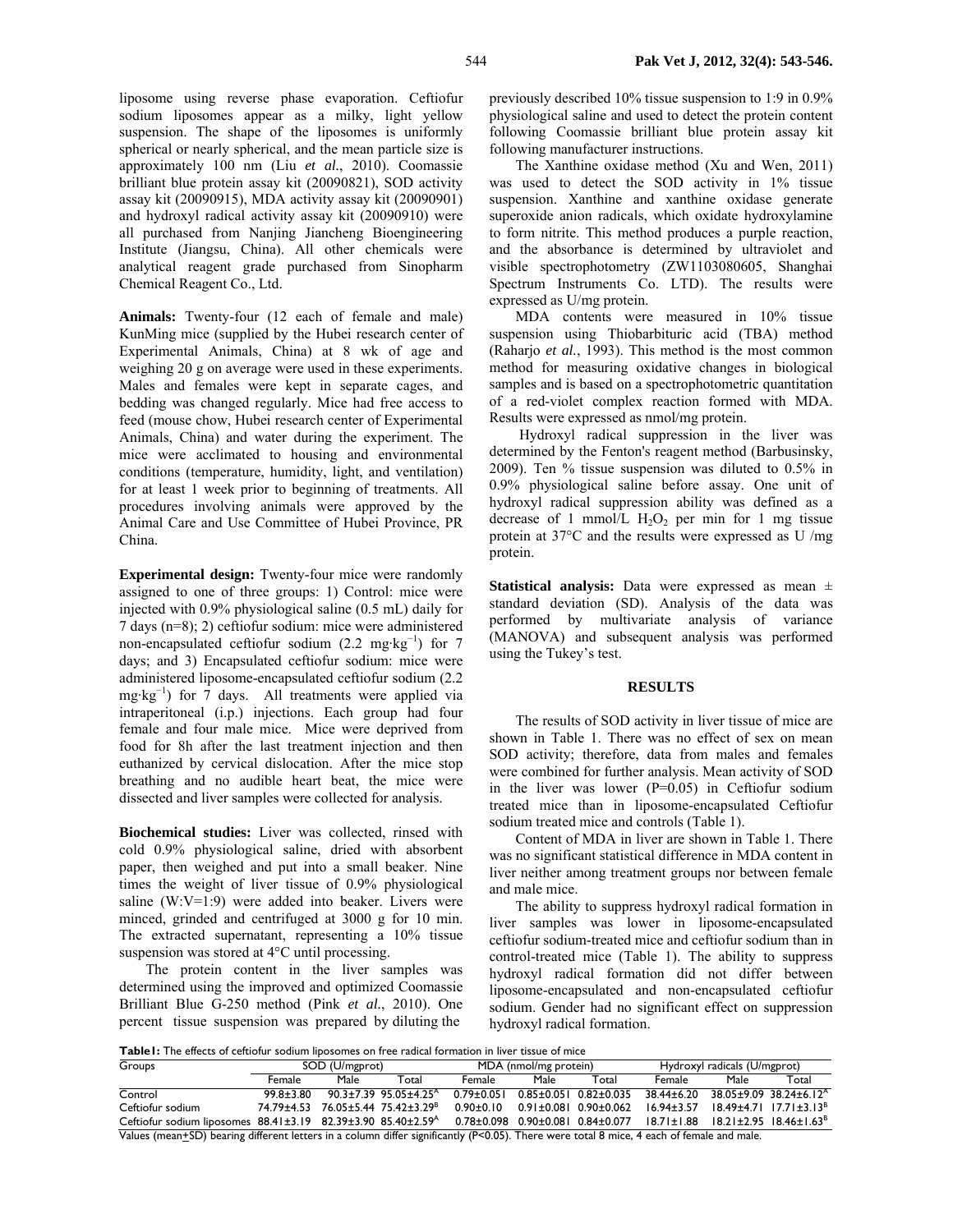#### **DISCUSSION**

Reactive oxygen species (ROS), such as superoxide anion, hydrogenperoxide  $(H_2O_2)$  and hydroxyl radical, are potentially toxic to cells and believed to contribute to the pathogenesis of a variety of diseases (Mohammad and Melissa, 1998). Reactive oxygen radicals are generated *in vivo* by multiple mechanisms, including the respiratory redox chain in mitochondria, the respiratory burst of phagocytes and the activities of various oxidases.

Superoxide dismutase (SOD) is metalloenzyme that catalyzes the dismutation of superoxide radical into hydrogen peroxide  $(H_2O_2)$  and molecular oxygen  $(O_2)$ . SOD is an important enzymatic antioxidant enzyme in antioxidant systems and an intracellular compound that protects against oxidative processes initiated by the superoxide anion (Fang, 2002). The SOD converts superoxide radicals  $(O_{2-})$  into  $H_2O_2$  plus  $O_2$ , thus participating with other antioxidant enzymes in the enzymatic defense against oxygen toxicity. SOD protects cells from damage and plays an important role in the balance of production and scavenging of free radicals (Fang, 2002). Consequently, they provide an important defense mechanism against superoxide radical toxicity. SOD activities are higher in the liver than in other tissues. Liver SOD activity can be used as an indirect representation of the body's ability to scavenge oxygen free radicals (Yuan *et al.*, 2005). The results of our studies indicate ceftiofur sodium liposomes have the higher SOD activity than ceftiofur sodium. During preparation of liposomes, vitamin C and vitamin E are added to ceftiofur sodium liposomes (Liu *et al.*, 2010), and there was no vitamin C and vitamin E in the ceftiofur sodium. Vitamin C, or ascorbic acid, is a common enzymatic cofactor in at least eight enzymatic reactions in mammals used in the synthesis of collagen, and ascorbate is a powerful reducing agent capable of rapidly scavenging a number of reactive oxygen species (Hardie *et al.*, 1991), so ascorbate acts as an antioxidant by protecting the body against oxidative stress (Padayatty *et al.*, 2003). Vitamin E is a fat-soluble compound that includes both tocopherols and tocotrienols, and is used as antioxidant for inhibiting production of reactive oxygen species formed during lipid oxidation (Herrera and Barbas, 2001).

Malonaldehyde (MDA) is the organic compound with the formula  $CH<sub>2</sub>(CHO)<sub>2</sub>$ . MDA, the major small aldehyde produced in lipid oxidation (Ishii *et al*., 2006), is a reactive aldehyde, and is one of the many reactive electrophile species that cause toxic stress in cells (Farmer and Davoine, 2007). This aldehyde is used as a biomarker to measure the level of oxidative stress in an organism (Del *et al*., 2005). In the current study, similar trends with SOD activities were detected on MDA, but the slightly lower of MDA contents of ceftiofur sodium liposomes was not statistically significant. Lipid peroxidation in liver microsomes can form MDA, but MDA is unstable and can be metabolized quickly. Therefore, although lipid peroxidation *in vivo* may occur, MDA content is usually low. Although lower MDA contents were observed in ceftiofur sodium liposomes compared with ceftiofur sodium groups, these changes displayed some interindividual variability and the low values of MDA

contents, which prevented them from reaching statistical significance.

The hydroxyl radical is the neutral form of the hydroxide ion (OH<sup>-</sup>), which can initiate a damaging chain reaction of lipid peroxidation in the unsaturated lipids within cell membranes. Hydroxyl radicals are highly reactive and have a half-life of approximately  $10^{-9}$ seconds. It can easily oxidize into a variety of organic and inorganic compounds. This oxidative reactivity makes free hydroxyl radicals toxic to organisms (Reiter *et al.*, 1997), causing oxidative damage with potential changes in lipid and amino acids structures, and damage to nucleic acids (e.g., DNA mutations; Gerald and Denver, 1999). Hydroxyl radicals are difficult to detect because they are highly reactive and have short half-life in the reaction. Based on the results in this study, the ability to suppress hydroxyl radical formation does not differ between encapsulated and non-encapsulated ceftiofur sodium.

Because SOD activity was greater in saline-treated mice than in ceftiofur sodium-treated mice, it appears that 7 days of ceftiofur treatment seems to cause some degree of liver damage and impair SOD function. The ability to suppress hydroxyl radical formation was greater in physiological saline-treated mice than in liposomes and ceftiofur sodium, it may have the similar reason with SOD activity. The liver is considered the body's detoxification organ, and long-term use of ceftiofur and liposomes may cause liver damage. As the average encapsulation efficiency of liposomes was 57.16%, there was free ceftiofur sodium outside the liposomes (Liu *et al.*, 2010), so the liposomes can only partly reduce the toxicity but not avoid the damage completely.

One free-radical species produced by the body, the superoxide anion  $(O_2^-)$  (Thom, 1992), is possibly the main factor to cause oxygen toxicity. The other oxygen free radicals are derived from the superoxide anion. SOD is the specificity enzyme to scavenge the superoxide anion *in vivo*, and vitamin E has a strong inhibition on the superoxide anion radical. Thus, it is reported that vitamin E can improve the SOD activity (Liang *et al.*, 2007). For MDA and hydroxyl radical, they are mainly caused by the lipid peroxidation, because the small amount of vitamin C and vitamin E in the liposomes, the liposomes did not show their advantage on the scavenging of MDA and hydroxyl radical. However, liposome-encapsulated ceftiofur presents an advantage on minimizing superoxide anion radical formation. In addition, consistently to previous report (Chen *et al.*, 2009), gender does not seem to interact with the ability of liposome-encapsulated ceftiofur to suppress radical formation.

**Conclusion:** The SOD activity of liposomes in this study was higher than ceftiofur sodium, it is indicated that ceftiofur sodium liposomes minimizes superoxide anion radical formation in liver cells. This effect may be related to the antioxidant actions of vitamins C and E present in the liposome preparation. Thus, liposome-encapsulated ceftiofur seems to provide added resistance to scavenging superoxide anion radical compared to ceftiofur alone in mice. Application of liposome delivery systems of antimicrobial agents such as ceftiofur may improve efficacy and minimize toxicity of ceftiofur treatment in animals.